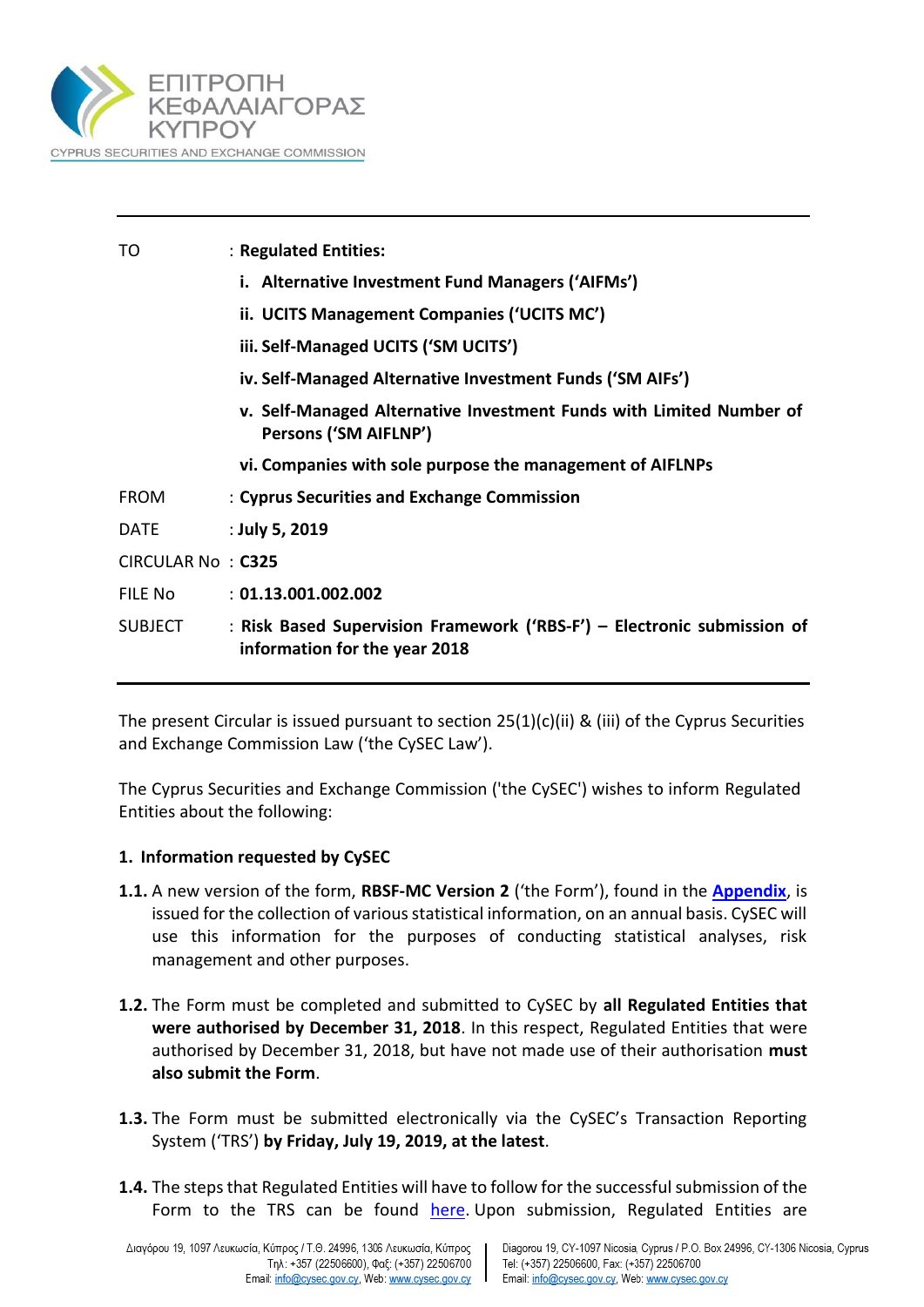responsible to ensure that they have received a **feedback file**, i.e. an official submission confirmation dispatched by the TRS in the Outgoing directory.

- **1.5.** The feedback file will either contain a NO ERROR indication or, in case that an error(s) has occurred during submission, the description of that error(s). In case of any errors detected during submission of the Form, Regulated Entities must review the Form and ensure that all errors are addressed and corrected, before they digitally sign (only applicable for the Excel Files) and re-submit the Form. **The Form is regarded as being successfully submitted to CySEC only when a NO ERROR indication feedback file is received**. This feedback file is dispatched during CySEC regular hours only.
- **1.6.** CySEC emphasises the importance of meeting the deadline of **Friday, July 19, 2019 and stresses that NO extension will be granted.**
- **1.7. Failure to promptly and duly comply with the above will bear the administrative penalties of section 37(5) of the CySEC Law.**

# **2. Changes to the Form according to ESAs Risk-Based Supervision Guidelines and AML 4th Directive**

This version of the Form has taken into consideration the provisions of the Joint Committee of the three European Supervisory Authorities (EBA, EIOPA and ESMA, 'ESAs') published, on the 7th of April 2017, the guidelines on the characteristics of a risk-based approach to antimoney laundering and countering terrorist financing ('AML/CFT') supervision and the steps to be taken when conducting supervision on a risk-sensitive basis ('**The Risk-Based Supervision Guidelines**'). Further information regarding the Risk-Based Supervision Guidelines can be found in **[Circular 252,](https://www.cysec.gov.cy/CMSPages/GetFile.aspx?guid=ed94163b-635c-4c54-b3de-abec53999715)** dated December 21, 2017.

The Risk-Based Supervision Guidelines, Law 13(I)/2018 and the relevant Prevention and Suppression of Money Laundering and Terrorist Financing Laws of 2007-2018 can be found on CySEC's website:

**<https://www.cysec.gov.cy/en-GB/legislation/financial-crimes/>**

# **2.1. Section Β – Clientele**

Section B now includes a revised set of **categories concerning High Risk customers**, which is defined as follows:

- Customers that are Politically Exposed Persons (PEPs), as per Article  $64(1)(c)$  of the Prevention and Suppression of Money Laundering and Terrorist Financing Laws of 2007- 2018 ('the AML Laws of 2007-2018').
- Customers that are established in European Commission High Risk Third Countries, as per Article 64(1)(a) of the AML Laws of 2007-2018.
- Customers that have complex and unusually large transactions, or unusual patterns of transactions, that have no obvious economic or lawful purpose, as per Article 64(4) of the AML Laws of 2007-2018.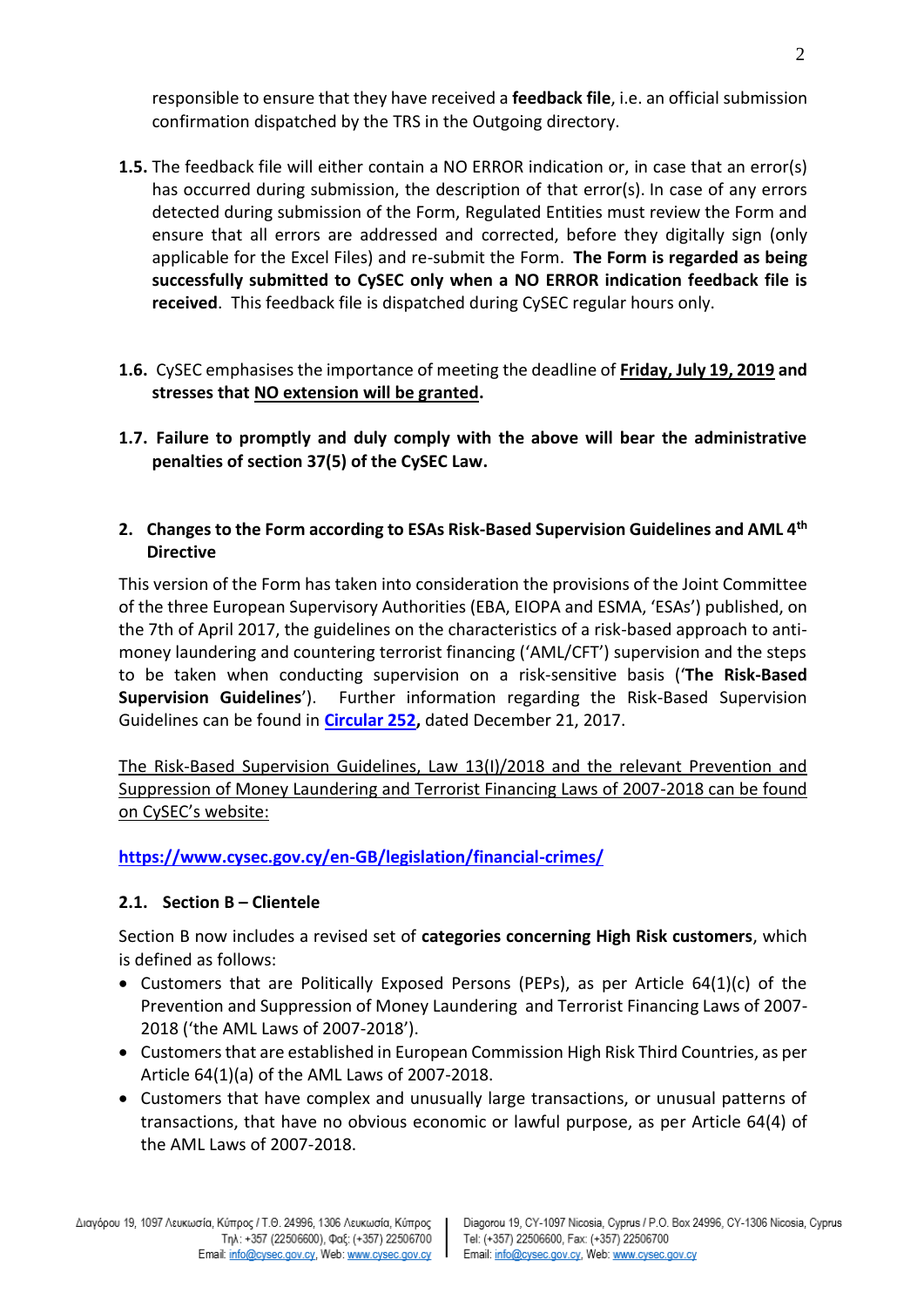Other high risk customers, who are defined as high risk as per Regulated Entities's assessment and do not fall under any of the above three high-risk categories, as per Article 64(3) of the AML Laws of 2007-2018.

In addition, the following new questions were added regarding:

- Customers considered as High Net Worth Individuals (HNWI), as at the reference date (i.e. physical persons or customers with Beneficial Owner(s), with a Net Worth of at least €3 million).
- Customers from countries included in the list issued by European Commission as High Risk Third Countries
- Customers from countries included in the FATF High Risk Countries List
- Customers whose origin is from countries included in European Tax List Countries

# **2.2. Section K: Products, Services and Transactions**

A new section, **Section K** – Products, Services and Transactions, was included in the Form, containing a number of questions regarding the assessment of Regulated Entities' **products/services, transparency and complexity.**

# **2.3. Section L: Countries and Geographical Areas**

A new section, **Section L** – Countries and Geographical Areas, was included in the Form containing a number of questions regarding the assessment of Regulated Entities' **countries and geographical areas of**:

- Regulated Entities' Customers or Customers' Beneficial Owners (BOs, for legal entities).
- Regulated Entities' BOs, parent or subsidiary companies, branches or representative offices.
- Other Third Parties that the Regulated Entities has relationships/collaborations.

# **2.4. Definitions:**

For the purposes of the Form the terms "customers" and "clients" are used interchangeably.

Under the new definition, Regulated Entities must report and analyse the total number of customers as at the reference date, by referring to Article 2 of the Prevention and Suppression of Money Laundering and Terrorist Financing Laws of 2007-2018 ('the AML Laws of 2007-2018') and specifically the definition given for "customer" and "business relationship".

# **3. Changes regarding the new category of Alternative Investment Funds, the Registered AIFs**

The following sections were amended in order to include the new category of Alternative Investment Funds, the Registered AIFs ('RAIFs'), which have been introduced with Law 124(I)/2018. Following the instructions included in the form, information regarding RAIFs, must be presented separately.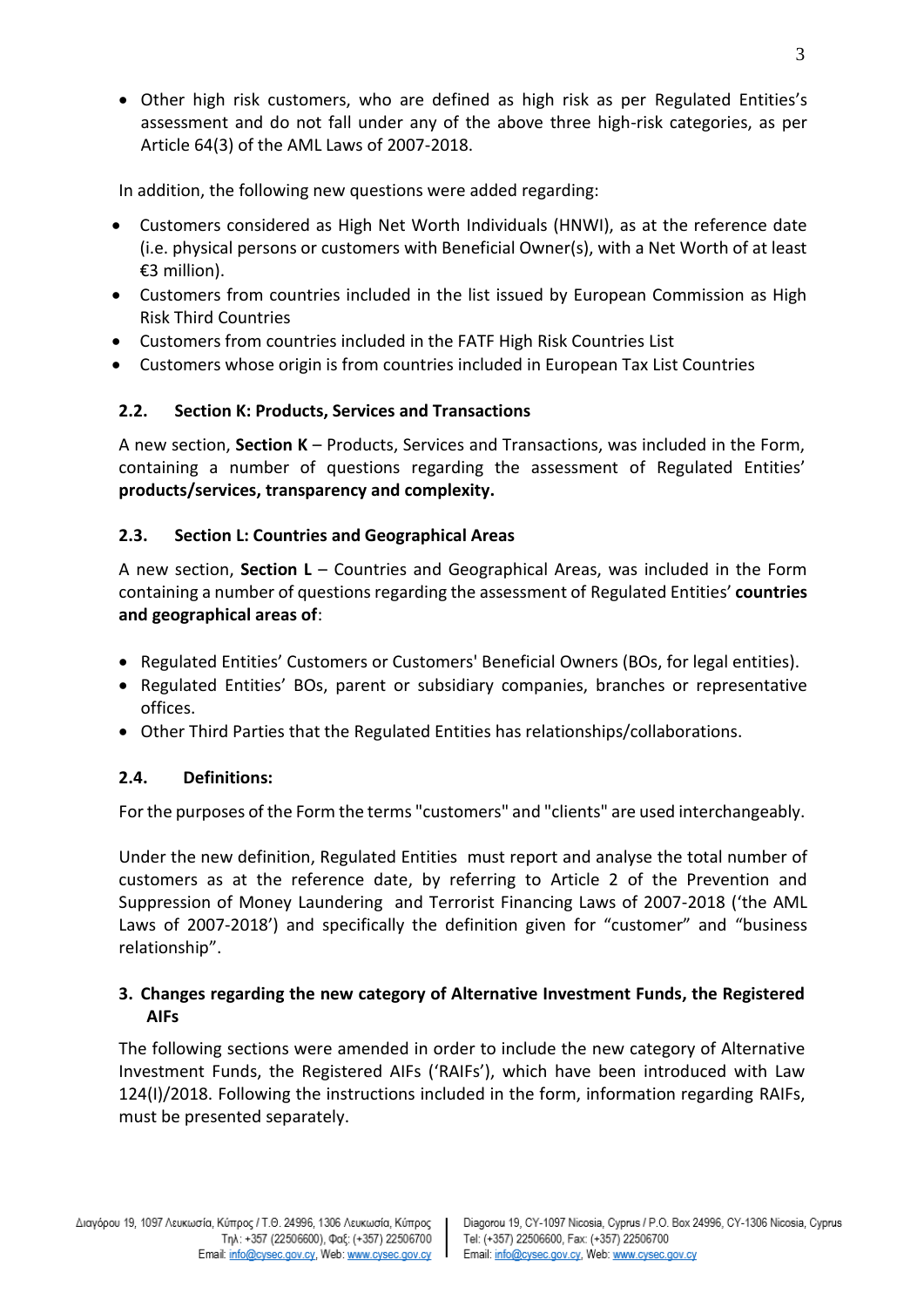#### **3.1. Section B - Clientele**

- **3.1.1.** Question 1.1 Total Number of Unitholders as at the reference date for year
- **3.1.2.** Question 1.2 Total Number of Unitholders as at the reference date for year (previous year)
- **3.1.3.** Question 1.5 Number of Undertaking of Collective investments as at the reference date
- **3.1.4.** Question 1.6 Number of Sub-Funds under management as at the reference date

# **3.2. Section C1 - Assets Under Management (AUM) for Undertaking of Collective Investments**

- **3.2.1.** Question 1.2 Breakdown of total Assets Under Management (AUM) as at the reference date, based on the type of investors
- **3.2.2.** Question 3.2 Breakdown of total NAV as at the reference date, based on the type of investors

### **3.3. Section J - Breakdown of AUM based on the investment strategy**

- **3.3.1.** Question 1. AUM as at the reference date (Total)
- **3.3.2.** Question 2. Number of funds under management as at the reference date whose investment strategy engaged in each sector
- **3.3.3.** Question 3. Number of Funds' unitholders as at the reference date
- **3.3.4.** Question 4.1 Amount subscribed over the reporting period
- **3.3.5.** Question 4.2 Number of Unitholders subscribed over the reporting period
- **3.3.6.** Question 5.1 Amount redempted over the reporting period
- **3.3.7.** Question 5.2 Number of Unitholders who redempted their units over the reporting period

#### **4. General Comments for the Form**

- **4.1.** The Form will be available **only** in the **English language.**
- **4.2.** Reporting entities are required to report data in **Euro**, rounded to the nearest unit.
- **4.3.** Please always ensure that you have the latest version of the Form, i.e. **Version 2.**
- **4.4.** Instructions on the completion of the Form can be found in the 'Instructions' Worksheet of the Form.
- **4.5.** Before submitting the Form, please ensure that all validation tests that are contained in the Form (Sections A, B, C, D, E, F, G, H, I, J, K and L) at the bottom of the page and Validation Tests Worksheet are **TRUE** (Green Colour).

### **5. Method of creating, signing and submitting the Form to the CySEC**

After populating the required Excel fields in the Form found in the **[Appendix](https://www.cysec.gov.cy/entities/RBS-F/FORMS/84017/)**, the Regulated Entities should name their Excel file in accordance to the following naming convention:

### **Username\_yyyymmdd\_RBSF-MC**